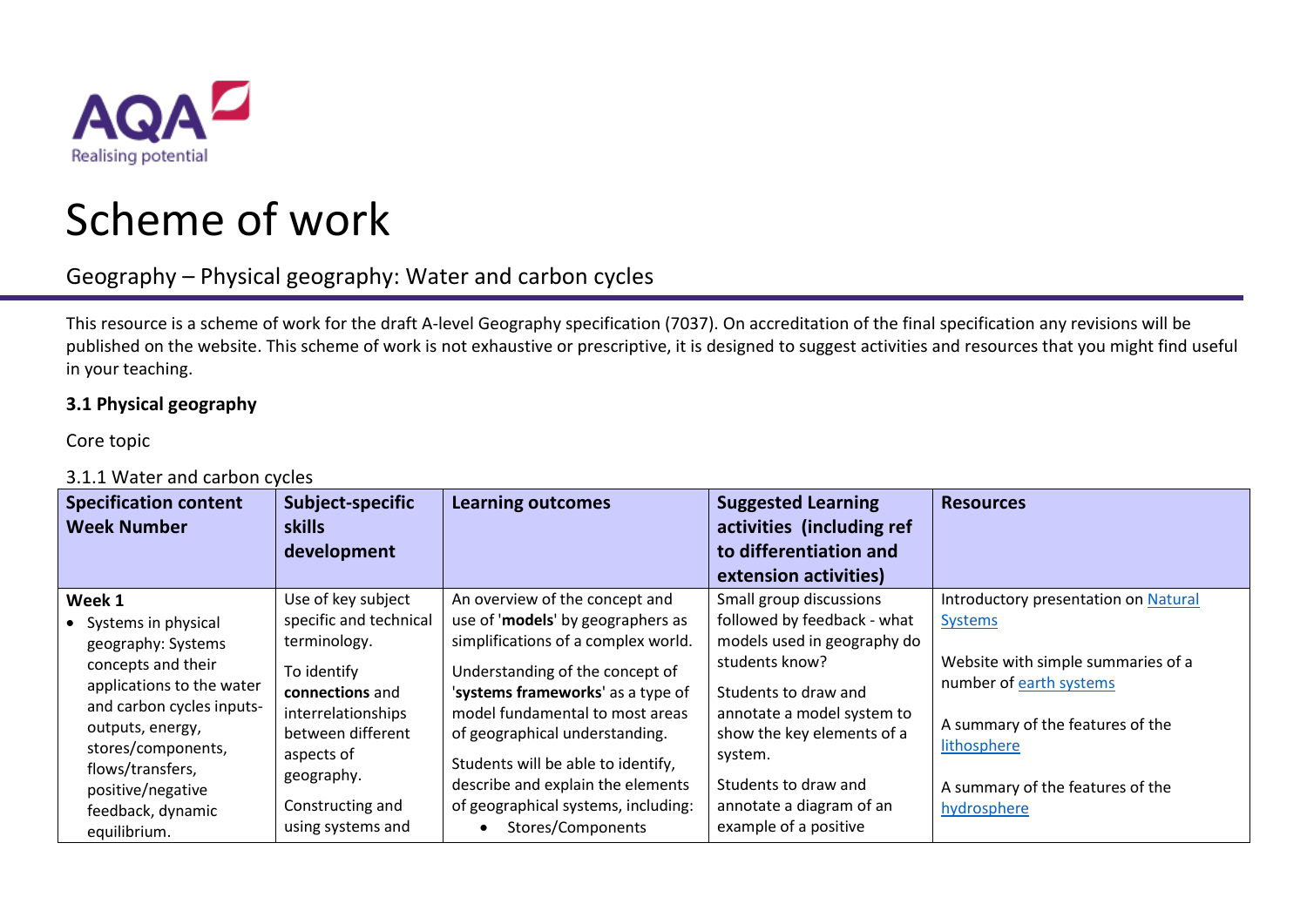|                                                                 | models.<br>Labelling and<br>annotation of<br>diagrams. | Flows/Connections<br>Elements<br>Attributes<br>Relationships<br>Students will be able to identify,<br>describe and explain common<br>characteristics of systems<br>including:<br><b>Boundaries</b><br>Inputs<br>Outputs<br>Flows<br>Students will understand systems<br>that are classified as:<br>Isolated systems<br>$\bullet$<br>Closed systems<br>Open systems<br>Students will understand systems<br>as being in a state of dynamic<br>equilibrium that includes:<br>Positive feedback<br>Negative feedback<br>Students will be able to identify the<br>four major subsystems of the<br>earth:<br>Atmosphere<br>Lithosphere<br>Hydrosphere<br>$\bullet$<br>Biosphere | feedback system and a<br>negative feedback system.<br>Repeat group discussion to<br>see if students can now think<br>of any more examples of<br>systems in geography.<br>Students to work in<br>pairs/small groups to think<br>of ways in which the 4<br>'spheres' are interlinked.<br>To feedback and share<br>ideas.<br>Opportunity here for a short<br>research task for<br>interconnections between<br>geographical systems.<br>Practice low-tariff exam<br>questions to assess learning -<br>peer assessment<br>opportunity. | A summary of the features of the<br>cryosphere<br>More information on the cryosphere<br>A summary of the features of the<br>atmosphere<br>An online lesson activity investigating<br>connections in the atmosphere |
|-----------------------------------------------------------------|--------------------------------------------------------|---------------------------------------------------------------------------------------------------------------------------------------------------------------------------------------------------------------------------------------------------------------------------------------------------------------------------------------------------------------------------------------------------------------------------------------------------------------------------------------------------------------------------------------------------------------------------------------------------------------------------------------------------------------------------|-----------------------------------------------------------------------------------------------------------------------------------------------------------------------------------------------------------------------------------------------------------------------------------------------------------------------------------------------------------------------------------------------------------------------------------------------------------------------------------------------------------------------------------|--------------------------------------------------------------------------------------------------------------------------------------------------------------------------------------------------------------------|
|                                                                 |                                                        | To understand that these are<br>interlinked as a 'cascading system'.                                                                                                                                                                                                                                                                                                                                                                                                                                                                                                                                                                                                      |                                                                                                                                                                                                                                                                                                                                                                                                                                                                                                                                   |                                                                                                                                                                                                                    |
| <b>Week 1-3</b><br>The Water Cycle<br>• Global distribution and | Use of key subject<br>specific and technical           | Students will understand that on<br>earth water exists in three forms:<br>• Solid ice                                                                                                                                                                                                                                                                                                                                                                                                                                                                                                                                                                                     | Brief Q&A/paired discussion<br>- in what 'states' does water                                                                                                                                                                                                                                                                                                                                                                                                                                                                      | An interactive website that summarizes<br>the water cycle                                                                                                                                                          |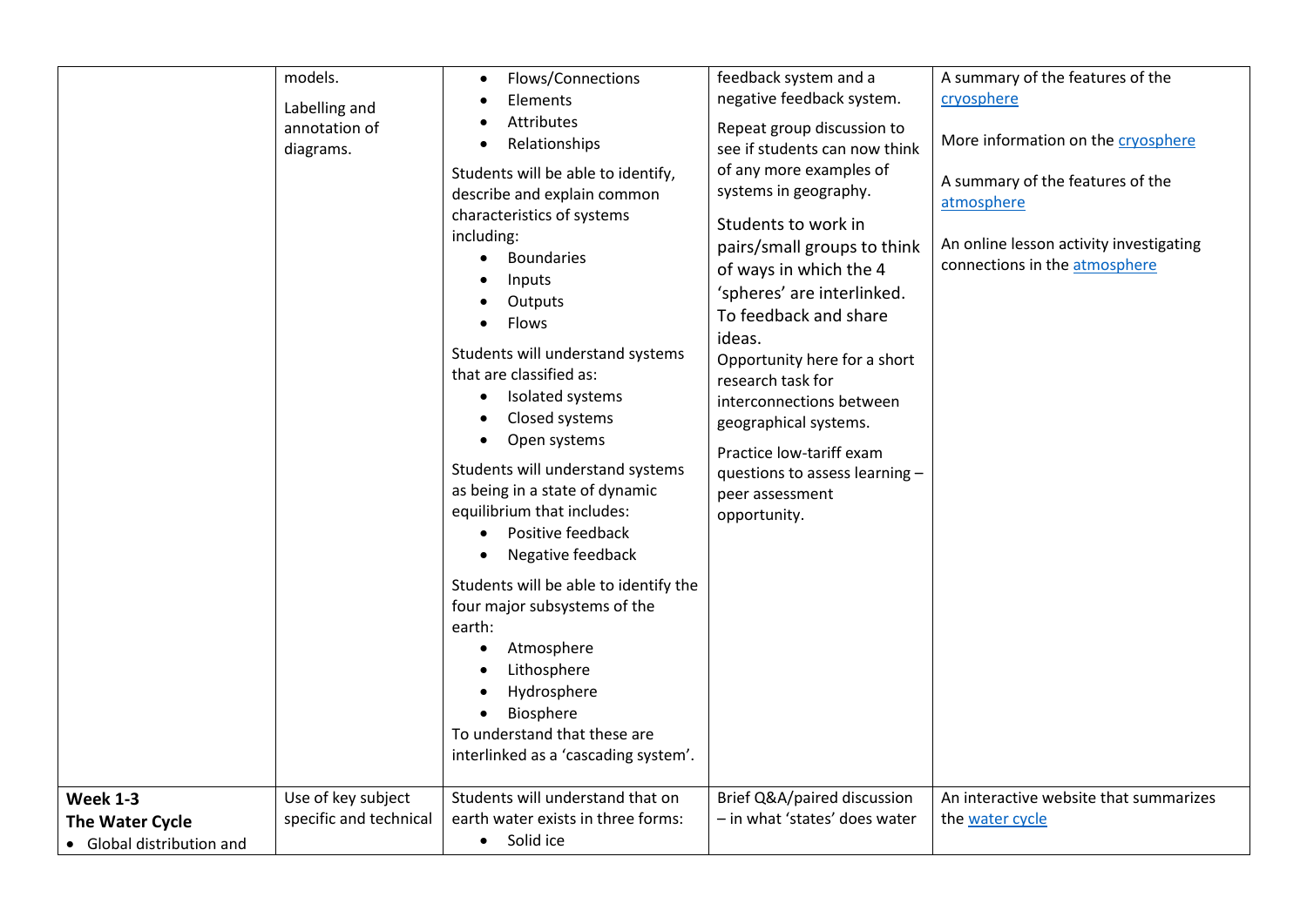| size of major stores of                                                                                                                   | terminology.                                                                                        | Liquid water<br>$\bullet$                                                                                                                      | exist?                                                                                                                                             | A simple summary of the changing state of                                                                               |
|-------------------------------------------------------------------------------------------------------------------------------------------|-----------------------------------------------------------------------------------------------------|------------------------------------------------------------------------------------------------------------------------------------------------|----------------------------------------------------------------------------------------------------------------------------------------------------|-------------------------------------------------------------------------------------------------------------------------|
| water - lithosphere,                                                                                                                      | Opportunities to                                                                                    | Gaseous water vapor<br>$\bullet$                                                                                                               | Construct a diagram to                                                                                                                             | water including latent heat                                                                                             |
| hydrosphere, cryosphere                                                                                                                   | develop skills such as                                                                              | Students will understand the idea                                                                                                              | illustrate water changing                                                                                                                          |                                                                                                                         |
| and atmosphere.                                                                                                                           | drawing, labelling                                                                                  | of latent heat and energy in the                                                                                                               | state, including latent heat.                                                                                                                      | More detailed information on the                                                                                        |
| Processes driving change<br>in the magnitude of these<br>stores over time and<br>space, including flows<br>and transfers:<br>evaporation, | and annotating<br>diagrams.<br>Opportunity to study<br>soil infiltration rates.<br>Online research. | context of evaporation and<br>condensation and how they relate<br>to major atmospheric processes<br>like cloud formation and<br>precipitation. | An opportunity to conduct<br>research into each of the<br>major stores of water $-$ in<br>small groups each student<br>given one store to research | properties of water<br>A link to some lesson ideas on the<br>hydrosphere                                                |
| condensation, cloud                                                                                                                       |                                                                                                     | Students will understand the                                                                                                                   | and return to the group to                                                                                                                         | A summary of some of the key themes                                                                                     |
| formation, causes of                                                                                                                      | Construct and                                                                                       | distribution of water on earth in                                                                                                              | share and snowball.                                                                                                                                | within the water cycle                                                                                                  |
| precipitation and<br>cryospheric processes at<br>hill slope, drainage basin                                                               | interpret line graphs<br>and bar graphs.                                                            | terms of:<br>Oceanian and fresh water<br>$\bullet$<br>The limited amount of                                                                    | Construct and annotate a<br>range of diagrams to<br>illustrate hydrological cycles,                                                                | A summary of cloud formation                                                                                            |
| and global scales with                                                                                                                    |                                                                                                     | water economically and                                                                                                                         | drainage basin hydrological                                                                                                                        | Information on cloud formation and                                                                                      |
| reference to varying                                                                                                                      |                                                                                                     | physically accessible for                                                                                                                      | cycles and slope drainage                                                                                                                          | precipitation                                                                                                           |
| timescales involved.                                                                                                                      |                                                                                                     | human use.                                                                                                                                     | systems                                                                                                                                            |                                                                                                                         |
| Drainage basins as open<br>systems - inputs and<br>outputs, to include<br>precipitation,                                                  |                                                                                                     | Students will understand that the<br>Earth's water is distributed<br>between:                                                                  | Construct and annotate a<br>model of the soil moisture<br>budget - opportunity to                                                                  | Met Office video clip on precipitation<br>A range of Met Office videos on many<br>aspects of the weather and atmosphere |
| evapotranspiration and<br>runoff; stores and flows,                                                                                       |                                                                                                     | Oceanic water<br>Cryospheric water<br>$\bullet$<br>Terrestrial water<br>$\bullet$                                                              | stretch students with<br>thinking skills to identify and<br>analyse factors affecting the                                                          | A summary of global water stores                                                                                        |
| to include interception,<br>surface, soil water,<br>groundwater and channel<br>storage; stemflow,                                         |                                                                                                     | Atmospheric water<br>$\bullet$<br>Students will explore the nature of<br>the dynamic equilibrium between                                       | SMB.<br>Opportunities to study local<br>level case studies of drainage                                                                             | Further information on global water stores<br>/ hydrosphere and global water stores                                     |
| infiltration overland flow,                                                                                                               |                                                                                                     | these stores.                                                                                                                                  | basins, storm hydrographs,                                                                                                                         | A summary of the characteristics of                                                                                     |
| and channel flow.                                                                                                                         |                                                                                                     |                                                                                                                                                | etc.                                                                                                                                               | drainage basins                                                                                                         |
| Concept of water                                                                                                                          |                                                                                                     | Students will be able to describe                                                                                                              |                                                                                                                                                    |                                                                                                                         |
| balance.                                                                                                                                  |                                                                                                     | and explain the characteristics of                                                                                                             | Opportunities to assess all                                                                                                                        | A resource for creating a storm                                                                                         |
| Runoff variation and the                                                                                                                  |                                                                                                     | each of these stores.                                                                                                                          | aspects with a full range of                                                                                                                       | hydrograph:                                                                                                             |
| flood hydrograph.                                                                                                                         |                                                                                                     | Students will be able to describe                                                                                                              | exam style Qs.                                                                                                                                     | <b>Impacts of flooding activity</b>                                                                                     |
| Changes in the water                                                                                                                      |                                                                                                     | and explain the characteristics and                                                                                                            |                                                                                                                                                    |                                                                                                                         |
| cycle over time to include                                                                                                                |                                                                                                     | inputs, stores, transfers and                                                                                                                  |                                                                                                                                                    | Search for information on and flow data                                                                                 |
| natural variation                                                                                                                         |                                                                                                     | outputs of a drainage basin system,                                                                                                            |                                                                                                                                                    | for gauging stations in the UK - data can                                                                               |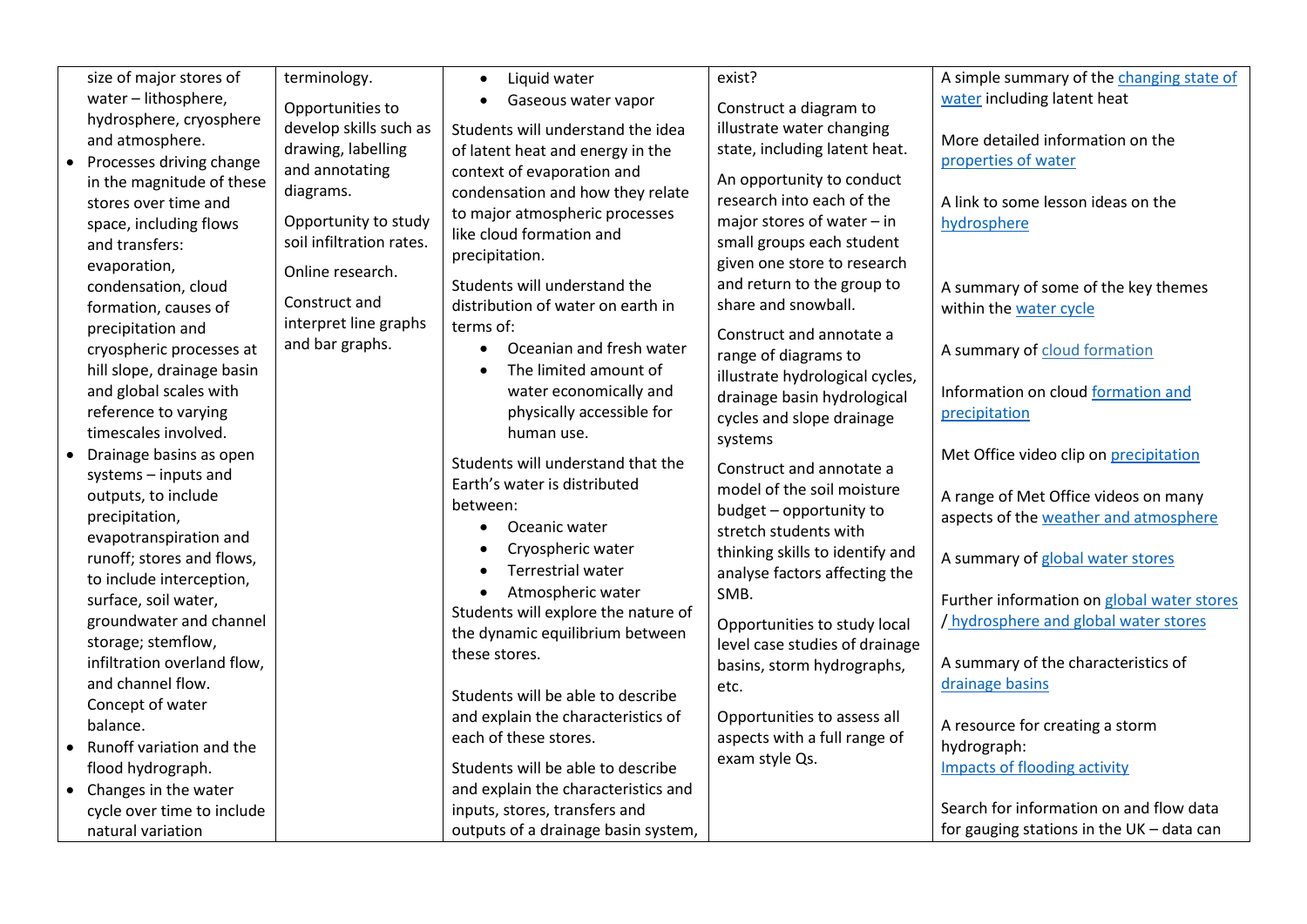| (including storm events, | including:                              | be downloaded to create hydrographs:    |
|--------------------------|-----------------------------------------|-----------------------------------------|
| seasonal changes) and    | Precipitation<br>$\bullet$              | Search for gauging stations             |
| human impact (including  | Interception store                      |                                         |
| farming practices, land  | Throughfall                             | The National river flow archives and UK |
| use change and water     | Stemflow                                | river and flow regimes                  |
| abstraction).            | Infiltration                            |                                         |
|                          | Soil storage                            |                                         |
|                          | Vegetation storage                      |                                         |
|                          | Transpiration                           |                                         |
|                          | Infiltration                            |                                         |
|                          | Surface storage                         |                                         |
|                          | Evapotranspiration                      |                                         |
|                          | Overland flow/sheet flow                |                                         |
|                          | Throughflow<br>$\bullet$                |                                         |
|                          | Percolation                             |                                         |
|                          | Groundwater store and                   |                                         |
|                          | flow                                    |                                         |
|                          | Channel flow                            |                                         |
|                          | Run off                                 |                                         |
|                          |                                         |                                         |
|                          | Students to be able to describe and     |                                         |
|                          | explain the global water cycle.         |                                         |
|                          | Students will be able to describe       |                                         |
|                          | and explain the water balance to        |                                         |
|                          | include:                                |                                         |
|                          | Inputs, outputs and stores<br>$\bullet$ |                                         |
|                          | River regime                            |                                         |
|                          | Soil moisture budget<br>$\bullet$       |                                         |
|                          | Students will be able to describe       |                                         |
|                          | and explain the characteristics of      |                                         |
|                          | and human and physical factors          |                                         |
|                          | affecting a storm and flood             |                                         |
|                          | hydrograph. To include:                 |                                         |
|                          | <b>Rising limb</b><br>$\bullet$         |                                         |
|                          | Peak discharge                          |                                         |
|                          | Lag time<br>$\bullet$                   |                                         |
|                          |                                         |                                         |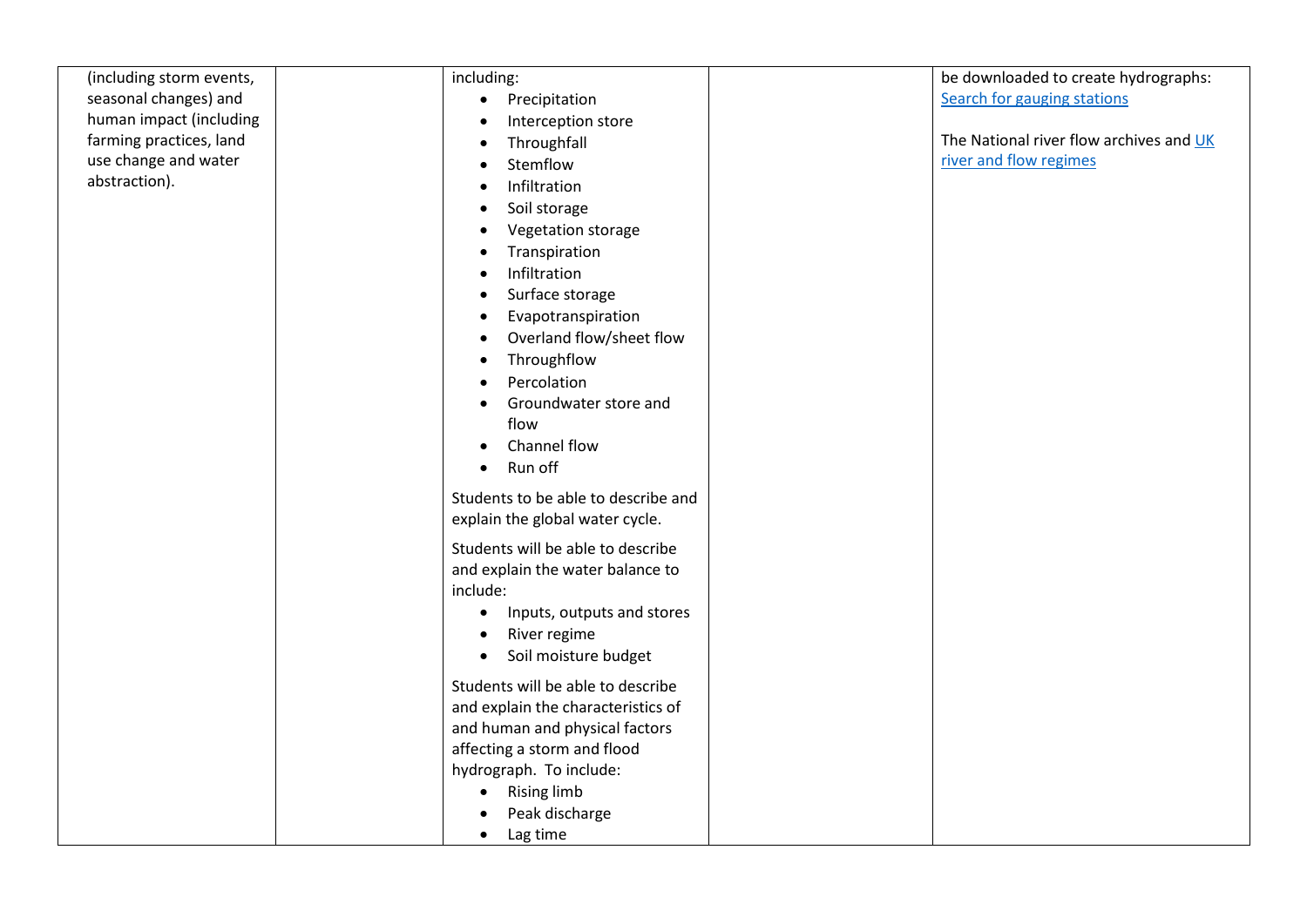|                                                                                                                                                                                                                                                                                                                  | Receding limb<br>$\bullet$                                                                                                                                                                |                                                                                                                                                                                                  |                                                                                                                                                                                                  |
|------------------------------------------------------------------------------------------------------------------------------------------------------------------------------------------------------------------------------------------------------------------------------------------------------------------|-------------------------------------------------------------------------------------------------------------------------------------------------------------------------------------------|--------------------------------------------------------------------------------------------------------------------------------------------------------------------------------------------------|--------------------------------------------------------------------------------------------------------------------------------------------------------------------------------------------------|
|                                                                                                                                                                                                                                                                                                                  | To understand specific factors                                                                                                                                                            |                                                                                                                                                                                                  |                                                                                                                                                                                                  |
|                                                                                                                                                                                                                                                                                                                  | affecting the water cycle, to                                                                                                                                                             |                                                                                                                                                                                                  |                                                                                                                                                                                                  |
|                                                                                                                                                                                                                                                                                                                  | include:                                                                                                                                                                                  |                                                                                                                                                                                                  |                                                                                                                                                                                                  |
|                                                                                                                                                                                                                                                                                                                  | Deforestation<br>$\bullet$                                                                                                                                                                |                                                                                                                                                                                                  |                                                                                                                                                                                                  |
|                                                                                                                                                                                                                                                                                                                  | Soil drainage<br>$\bullet$                                                                                                                                                                |                                                                                                                                                                                                  |                                                                                                                                                                                                  |
|                                                                                                                                                                                                                                                                                                                  | Water abstraction                                                                                                                                                                         |                                                                                                                                                                                                  |                                                                                                                                                                                                  |
| <b>Week 4-6</b><br>Interpreting a variety                                                                                                                                                                                                                                                                        | Students to understand the                                                                                                                                                                | Introductory discussion/Q&A                                                                                                                                                                      | An article that summarizes many of the                                                                                                                                                           |
| The Carbon Cycle<br>of charts, data,                                                                                                                                                                                                                                                                             | features of carbon as an element,                                                                                                                                                         | to establish what students                                                                                                                                                                       | key aspects of the carbon cycle:                                                                                                                                                                 |
| graphs and maps<br>• Global distribution and                                                                                                                                                                                                                                                                     | its versatility and importance as a                                                                                                                                                       | know about carbon and its                                                                                                                                                                        | Global carbon cycle                                                                                                                                                                              |
| (especially atlas<br>size of major stores of                                                                                                                                                                                                                                                                     | component of organic and                                                                                                                                                                  | importance and versatility as                                                                                                                                                                    |                                                                                                                                                                                                  |
| maps).<br>carbon - lithosphere,                                                                                                                                                                                                                                                                                  | inorganic compounds.                                                                                                                                                                      | an element.                                                                                                                                                                                      | Web page with a diagram summarizing the                                                                                                                                                          |
| hydrosphere, cryosphere<br>To develop extended                                                                                                                                                                                                                                                                   | Students to understand that as                                                                                                                                                            | Opportunity for group                                                                                                                                                                            | main stores of carbon                                                                                                                                                                            |
| biosphere, atmosphere.<br>writing skills to<br>Factors driving change in<br>$\bullet$<br>explore issues<br>the magnitude of these<br>relating to changes in<br>stores over time and<br>the carbon cycle.                                                                                                         | geographers the study of carbon<br>dioxide (CO <sub>2</sub> ) is of most importance<br>currently due to its perceived role<br>in controlling climate.                                     | research activity, with each<br>student given a carbon store<br>to study and then feedback<br>shared with the group.                                                                             | An interactive multiple choice quiz on the<br>carbon cycle (with links to other reading<br>and resources)                                                                                        |
| space, including flows<br>Opportunity to<br>and transfers at plant,<br>create line graphs of<br>sere and continental<br>amounts of CO <sub>2</sub> in<br>scales. Photosynthesis,                                                                                                                                 | Students to understand the origins<br>of the carbon that we study in the<br>carbon cycle.                                                                                                 | Opportunity for students to<br>engage with a range of<br>charts, diagrams, graphs and                                                                                                            | The full length lesson on the carbon cycle<br>from TED Ed lessons:<br>'The carbon cycle' full length by Nathan                                                                                   |
| the atmosphere over<br>respiration,<br>time.<br>decomposition,<br>combustion, burial,<br>Opportunity to<br>compaction, carbon<br>discuss the nature of<br>sequestration in oceans<br>geographical data<br>and sediments,<br>and methods of<br>weathering.                                                        | Students to be able to describe and<br>explain the global stores of carbon,<br>including:<br>Lithosphere<br>Hydrosphere<br>$\bullet$<br>Cryosphere<br>$\bullet$<br>Biosphere<br>$\bullet$ | maps to be able to describe<br>the characteristics of<br>different carbon transfers.<br>Opportunity for independent<br>research into natural and<br>human impacts on the<br>carbon cycle. With   | <b>Manning</b><br>'The carbon cycle'<br>A summary of changing carbon emissions<br>and sinks since 1750:<br>Global carbon emissions and sinks since<br>1750 (2013)                                |
| collection of the type<br>Changes in the carbon<br>of data relevant here,<br>cycle over time, to<br>including GIS.<br>include natural variation<br>(including wild fires,<br>Opportunity to<br>volcanic activity) and<br>analyse and present<br>human impact (including<br>geographical data<br>hydrocarbon fuel | Atmosphere<br>$\bullet$<br>Students to be able to describe and<br>explain the movement of transfer<br>between the carbon stores, studied<br>above, at a range of scales.<br>Including:    | illustrations of examples from<br>different places around the<br>world.<br>Opportunity for students to<br>read around the impacts of<br>changes in the carbon cycle<br>and the possible impacts. | Changes in the carbon cycle over different<br>time scales, including natural cycles<br>Links between carbon and climate (links<br>include an interactive carbon budget<br>between 1960 and 2100) |
| employing a variety<br>extraction and burning,<br>of graphical<br>farming practices,                                                                                                                                                                                                                             | Plant<br>Sere<br>$\bullet$                                                                                                                                                                | Students to categorize the                                                                                                                                                                       |                                                                                                                                                                                                  |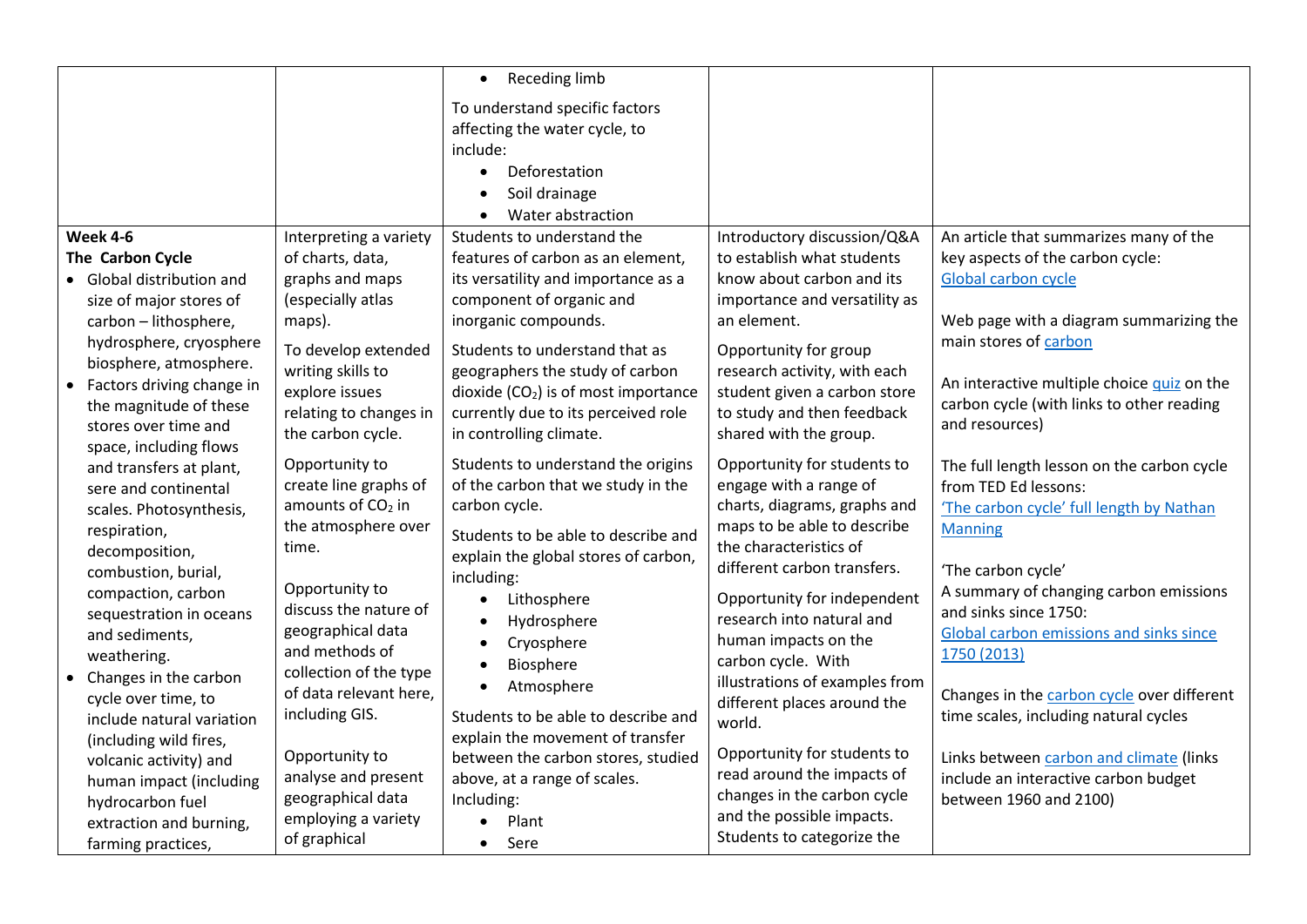| deforestation, land use<br>changes).<br>• The carbon budget and<br>the impact of the carbon<br>cycle upon land, ocean<br>and atmosphere,<br>including global climate.<br>Week 7 | techniques and<br>descriptive statistics.<br>(see skills checklist).<br>Comparative | Continental.<br>$\bullet$<br>Students to be able to describe and<br>explain the processes involved in<br>these transfers, including:<br>Photosynthesis<br>$\bullet$<br>Respiration<br>$\bullet$<br>Decomposition<br>Combustion<br><b>Burial</b><br>Compaction<br>Carbon sequestration<br>Weathering.<br>Students to be able to describe,<br>explain, analyse and comment on<br>factors leading to change in the<br>carbon cycle, including:<br>Wild fires<br>$\bullet$<br>Volcanic activity<br>Hydrocarbon fuel<br>$\bullet$<br>extraction<br>Land use changes.<br>$\bullet$<br>Students to be able to describe and<br>explain, and draw conclusions<br>about the nature of the impacts of<br>carbon cycle, and possible future<br>changes, for:<br>the land<br>$\bullet$<br>the oceans<br>the atmosphere and global<br>climate.<br>Students to be introduced to the<br>idea of "enhance greenhouse<br>effect".<br>Students to understand the | impacts according to:<br>Human or physical<br>Social, economic,<br>environmental,<br>demographic,<br>political, etc.<br>With an opportunity for<br>students to investigate the<br>possible effects of the<br>disruption of the North<br>Atlantic ocean currents on<br>the climate of NW Europe.<br>The greenhouse effect should<br>be prior knowledge for A-<br>level students - in pairs ask<br>students to produce a<br>diagram and accompanying<br>annotations and text to<br>explain to each other the<br>Greenhouse effect. Students<br>to 'peer assess' each other<br>and identify strengths and<br>weaknesses of each other's<br>explanation.<br>Ensure all students have<br>access to a "correct"<br>description and explanation,<br>followed by multimedia or<br>research opportunity to<br>explore the idea of the<br>"enhanced greenhouse<br>effect".<br>An opportunity for students | Met Office summary of a range of <i>impacts</i><br>of climate change<br>Interactive resource on the greenhouse<br>effect, with various articles on climate<br>change<br>Interactive map of possible impacts of<br>climate change<br>Website with resources, lesson ideas and |
|---------------------------------------------------------------------------------------------------------------------------------------------------------------------------------|-------------------------------------------------------------------------------------|-----------------------------------------------------------------------------------------------------------------------------------------------------------------------------------------------------------------------------------------------------------------------------------------------------------------------------------------------------------------------------------------------------------------------------------------------------------------------------------------------------------------------------------------------------------------------------------------------------------------------------------------------------------------------------------------------------------------------------------------------------------------------------------------------------------------------------------------------------------------------------------------------------------------------------------------------|-------------------------------------------------------------------------------------------------------------------------------------------------------------------------------------------------------------------------------------------------------------------------------------------------------------------------------------------------------------------------------------------------------------------------------------------------------------------------------------------------------------------------------------------------------------------------------------------------------------------------------------------------------------------------------------------------------------------------------------------------------------------------------------------------------------------------------------------------------------------------------------------------|------------------------------------------------------------------------------------------------------------------------------------------------------------------------------------------------------------------------------------------------------------------------------|
|---------------------------------------------------------------------------------------------------------------------------------------------------------------------------------|-------------------------------------------------------------------------------------|-----------------------------------------------------------------------------------------------------------------------------------------------------------------------------------------------------------------------------------------------------------------------------------------------------------------------------------------------------------------------------------------------------------------------------------------------------------------------------------------------------------------------------------------------------------------------------------------------------------------------------------------------------------------------------------------------------------------------------------------------------------------------------------------------------------------------------------------------------------------------------------------------------------------------------------------------|-------------------------------------------------------------------------------------------------------------------------------------------------------------------------------------------------------------------------------------------------------------------------------------------------------------------------------------------------------------------------------------------------------------------------------------------------------------------------------------------------------------------------------------------------------------------------------------------------------------------------------------------------------------------------------------------------------------------------------------------------------------------------------------------------------------------------------------------------------------------------------------------------|------------------------------------------------------------------------------------------------------------------------------------------------------------------------------------------------------------------------------------------------------------------------------|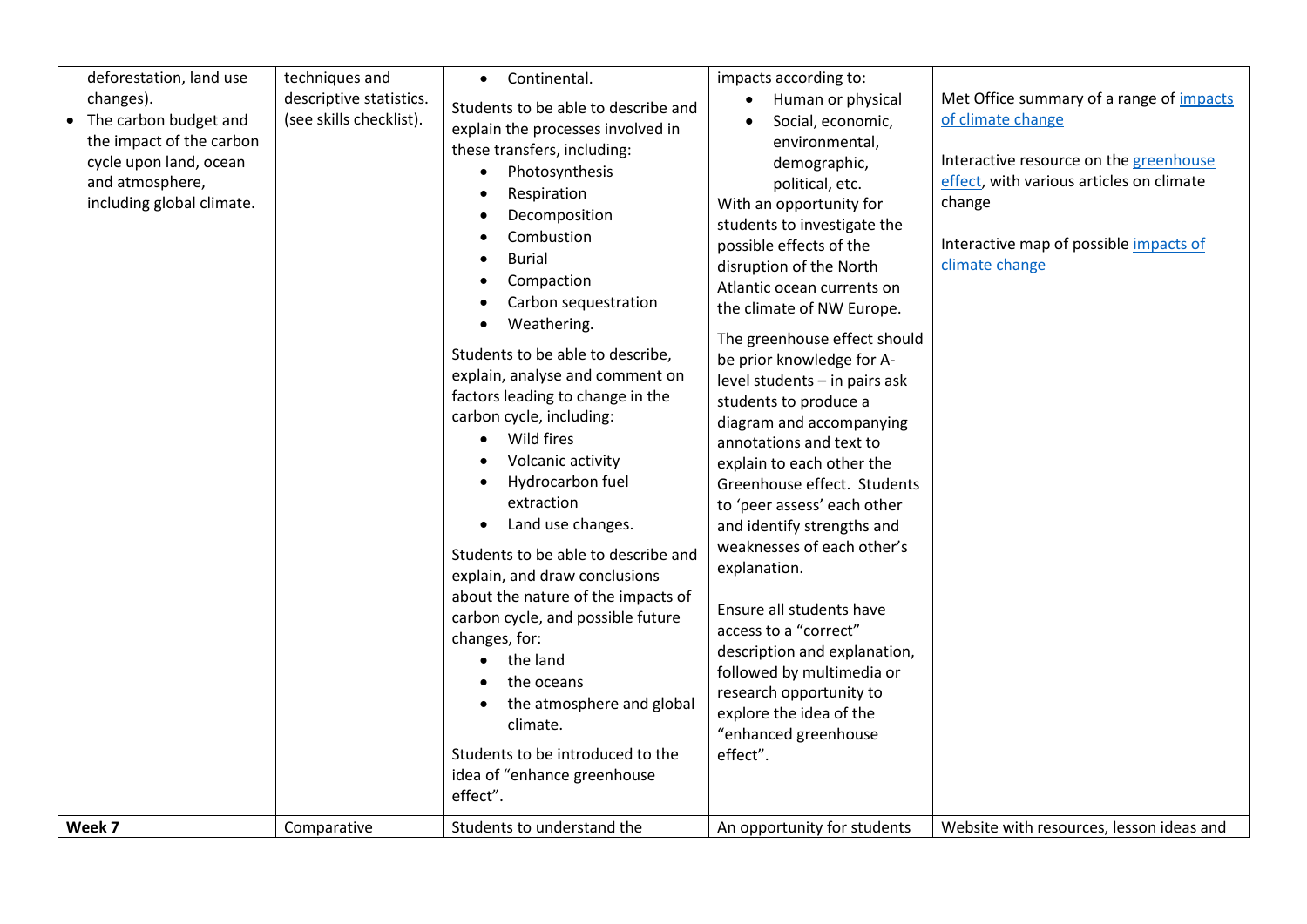| Water, Carbon, Climate and             | graphing techniques.  | positive feedback between CO <sub>2</sub> led                                      | to construct comparative                                 | interactive activities about a range of                                |
|----------------------------------------|-----------------------|------------------------------------------------------------------------------------|----------------------------------------------------------|------------------------------------------------------------------------|
| Life on Earth                          | Extended writing to   | warming leading to higher                                                          | graphs - to show increases in                            | issues relating to the role of carbon                                  |
| • The key role of the                  | levels descriptors.   | evaporation rates and a wetter                                                     | greenhouse gases and                                     |                                                                        |
| carbon and water stores                |                       | atmosphere.                                                                        | atmospheric temperatures.                                | Website with a range of pages exploring                                |
| and cycles in supporting               | Collect, analyze and  | Students to understand the                                                         | Students could construct                                 | links between the water and carbon cycles                              |
| life on Earth and                      | interpret information | significance of water (water vapour                                                | feedback diagrams to                                     | and climate                                                            |
| particular reference to                | from a range of       | and clouds) and carbon $(CO2)$ as                                                  | illustrate relationships                                 |                                                                        |
| climate. The relationship              | secondary sources -   | greenhouse gases.                                                                  | between water and carbon                                 |                                                                        |
| between the water cycle                | including factual,    |                                                                                    | cycles and climate change.                               |                                                                        |
| and carbon cycle in the                | numerical and spatial | Students to understand the                                                         |                                                          |                                                                        |
| atmosphere. The role of                | data.                 | dominance of CO <sub>2</sub> in controlling the<br>scale of the greenhouse effect. | Following discussion and<br>reading students to write an | Studying the effects of changes in the                                 |
| feedbacks within and                   | Critical questioning  |                                                                                    | extended prose exam style                                | carbon cycle                                                           |
| between cycles and their               | of information, and   | Students to understand and explain                                                 | answer to explain the role of                            |                                                                        |
| link to climate change                 | sources of            | why there is a lag between                                                         | carbon and water in the                                  | Met Office climate scientist explores the<br>idea of climate feedbacks |
| and implications for life<br>on Earth. | information.          | increased emissions of CO <sub>2</sub> and any                                     | greenhouse effect.                                       |                                                                        |
| Human interventions in                 | Evaluating and        | resulting temperature increase.                                                    | Opportunity for peer                                     |                                                                        |
| the carbon cycle designed              | presenting findings   | Students to have a clear                                                           | assessment.                                              | Video clip of Met Office climate scientist                             |
| to influence carbon                    | from research.        | understanding of the concept of                                                    |                                                          | exploring the idea of climate feedbacks (9                             |
| transfers and mitigate the             |                       | "mitigation".                                                                      | Opportunity for group work                               | mins):                                                                 |
| impacts of climate                     |                       | All students will be able to identify                                              | for students to identify as                              | 'Climate feedback' by Ben Booth (2009)                                 |
| change.                                |                       | a range of possible human                                                          | many mitigation strategies as                            |                                                                        |
|                                        |                       | interventions to reduce or prevent                                                 | possible, and to then<br>categorise. This information    | Ted-Ed video exploring the role of clouds                              |
|                                        |                       | emissions. Differentiation could be                                                | once shared could be used to                             | in climate change:                                                     |
|                                        |                       | used when getting students to                                                      | produce a summary Mind                                   | 'Cloudy climate change' by Jasper Kirkby                               |
|                                        |                       | identify categories or groupings of                                                | map.                                                     | (2014)                                                                 |
|                                        |                       | strategies/approaches - eg local,                                                  |                                                          |                                                                        |
|                                        |                       | regional, national, global etc.                                                    | An opportunity for a research                            | Video looking at the Human Role in climate                             |
|                                        |                       |                                                                                    | or individual learning activity                          | change (11 mins):                                                      |
|                                        |                       | Students to be able to describe and                                                | for students to explore                                  | 'Human role in climate change' Richard                                 |
|                                        |                       | explain in detail a range of specific                                              | different mitigation                                     | <b>Alley (2008)</b>                                                    |
|                                        |                       | strategies that are employed to                                                    | strategies - this learning                               |                                                                        |
|                                        |                       | mitigate greenhouse gas emissions.                                                 | could be shared with the                                 | Carbon capture and sequestration in the                                |
|                                        |                       | Possibly including:                                                                | group in a range of ways                                 | <b>USA</b>                                                             |
|                                        |                       | • Carbon Capture and                                                               | including wall display,                                  |                                                                        |
|                                        |                       | Sequestration (CCS)                                                                | group/individual                                         | Link to the Imperial College Centre for                                |
|                                        |                       | Changing rural land use                                                            | presentation,                                            | Carbon Capture and Storage website                                     |
|                                        |                       | Improved transport                                                                 | PowerPoint/Prezi                                         |                                                                        |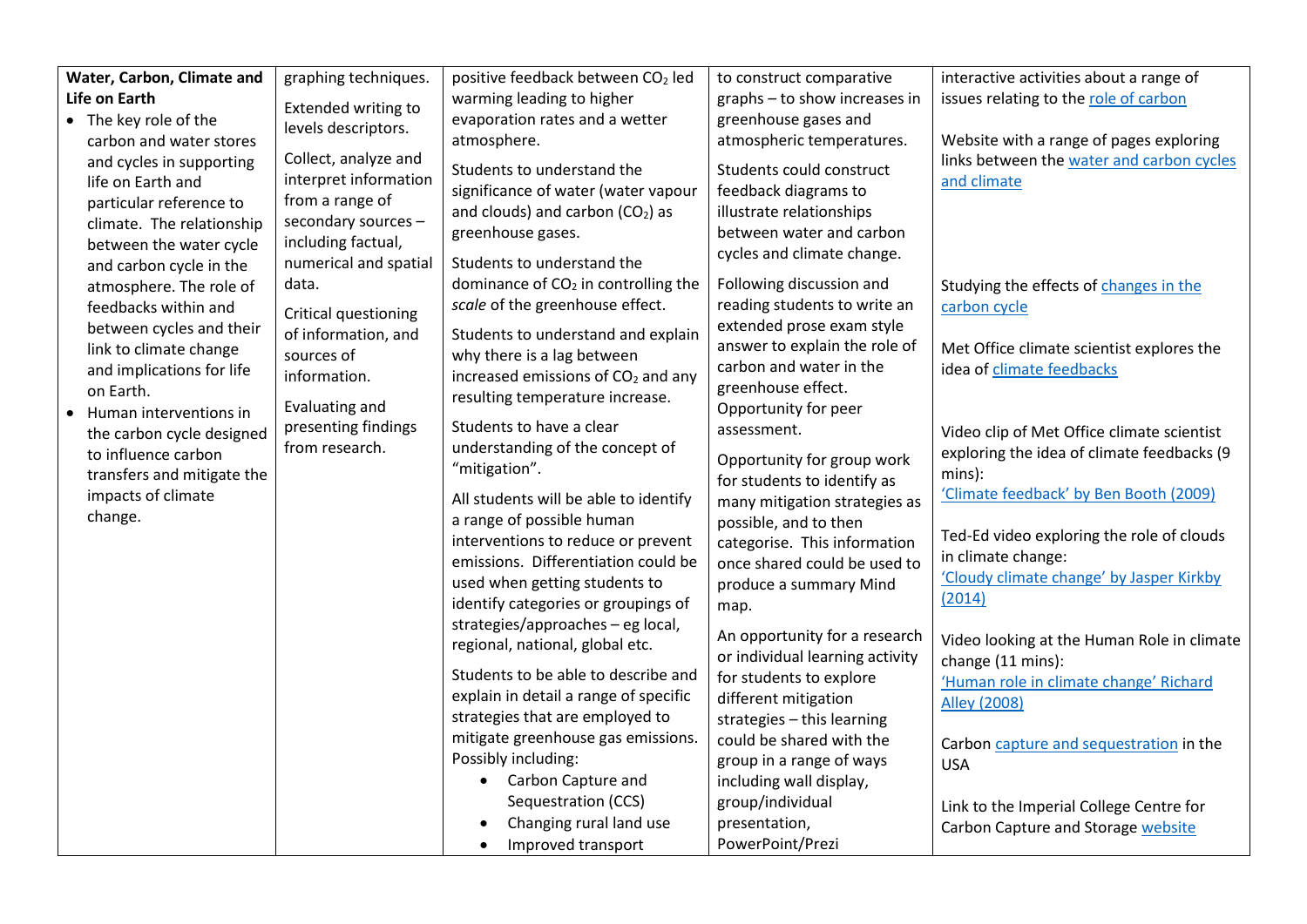|                               |                                              | practices.                                                             | presentation, YouTube video,<br>or blog, etc.<br>An opportunity to discuss the<br>differing views relating to<br>climate change, and any<br>ethical, moral or socio-<br>political issues arising. Also<br>to be critical of the sources of<br>data. | A lengthy 2005 IPCC report on Carbon<br>capture and storage, runs to +400 pages,<br>but the "Summary for Policymakers"<br>introduces a range of key ideas with<br>accompanying diagrams:<br>Carbon dioxide capture and storage report<br>The UNEP website for Climate Change<br>Mitigation, with links to different sectors<br>including Agriculture and Transport:<br>IPCC video clips:<br>Working Group II - Fifth Assessment<br>Report - Climate change 2014: Impacts,<br>Adaptation and Vulnerability:<br><b>Climate Change: Impacts, Adaptation and</b><br>Vulnerability (2014)<br>Working Group III - Fifth Assessment<br>Report - Climate change 2014: Mitigation<br>of climate change:<br>Climate change: Mitigation of climate<br>change (2014) |
|-------------------------------|----------------------------------------------|------------------------------------------------------------------------|-----------------------------------------------------------------------------------------------------------------------------------------------------------------------------------------------------------------------------------------------------|----------------------------------------------------------------------------------------------------------------------------------------------------------------------------------------------------------------------------------------------------------------------------------------------------------------------------------------------------------------------------------------------------------------------------------------------------------------------------------------------------------------------------------------------------------------------------------------------------------------------------------------------------------------------------------------------------------------------------------------------------------|
| Week 8-9<br>Case Study 1      | Collect, analyse and<br>interpret a range of | Students will be able to describe,<br>explain and evaluate a number of | Opportunity for individual,<br>paired or group research                                                                                                                                                                                             | Deforestation and carbon cycles in the<br>Amazon rainforest:                                                                                                                                                                                                                                                                                                                                                                                                                                                                                                                                                                                                                                                                                             |
| Case study of a tropical      | qualitative and                              | themes relating to water and                                           | task, using a range of textual,                                                                                                                                                                                                                     |                                                                                                                                                                                                                                                                                                                                                                                                                                                                                                                                                                                                                                                                                                                                                          |
| rainforest setting to         | quantitative data                            | climate in the Amazon tropical                                         | digital or audiovisual                                                                                                                                                                                                                              | Deforestation: facts, causes & effects                                                                                                                                                                                                                                                                                                                                                                                                                                                                                                                                                                                                                                                                                                                   |
| illustrate and analyze key    | from a range of                              | rainforest, including:                                                 | resources. Findings could be                                                                                                                                                                                                                        |                                                                                                                                                                                                                                                                                                                                                                                                                                                                                                                                                                                                                                                                                                                                                          |
| themes in water and carbon    | primary and                                  | how changes in the water                                               | shared in traditional                                                                                                                                                                                                                               | Amazon river breathes carbon dioxide                                                                                                                                                                                                                                                                                                                                                                                                                                                                                                                                                                                                                                                                                                                     |
| cycles and their relationship | secondary sources -                          | and carbon cycles have                                                 | classroom approaches or                                                                                                                                                                                                                             | from rain forest                                                                                                                                                                                                                                                                                                                                                                                                                                                                                                                                                                                                                                                                                                                                         |
| to environmental change       | this could include                           | changed the tropical                                                   | shared through a VLE on a                                                                                                                                                                                                                           |                                                                                                                                                                                                                                                                                                                                                                                                                                                                                                                                                                                                                                                                                                                                                          |
|                               |                                              |                                                                        |                                                                                                                                                                                                                                                     |                                                                                                                                                                                                                                                                                                                                                                                                                                                                                                                                                                                                                                                                                                                                                          |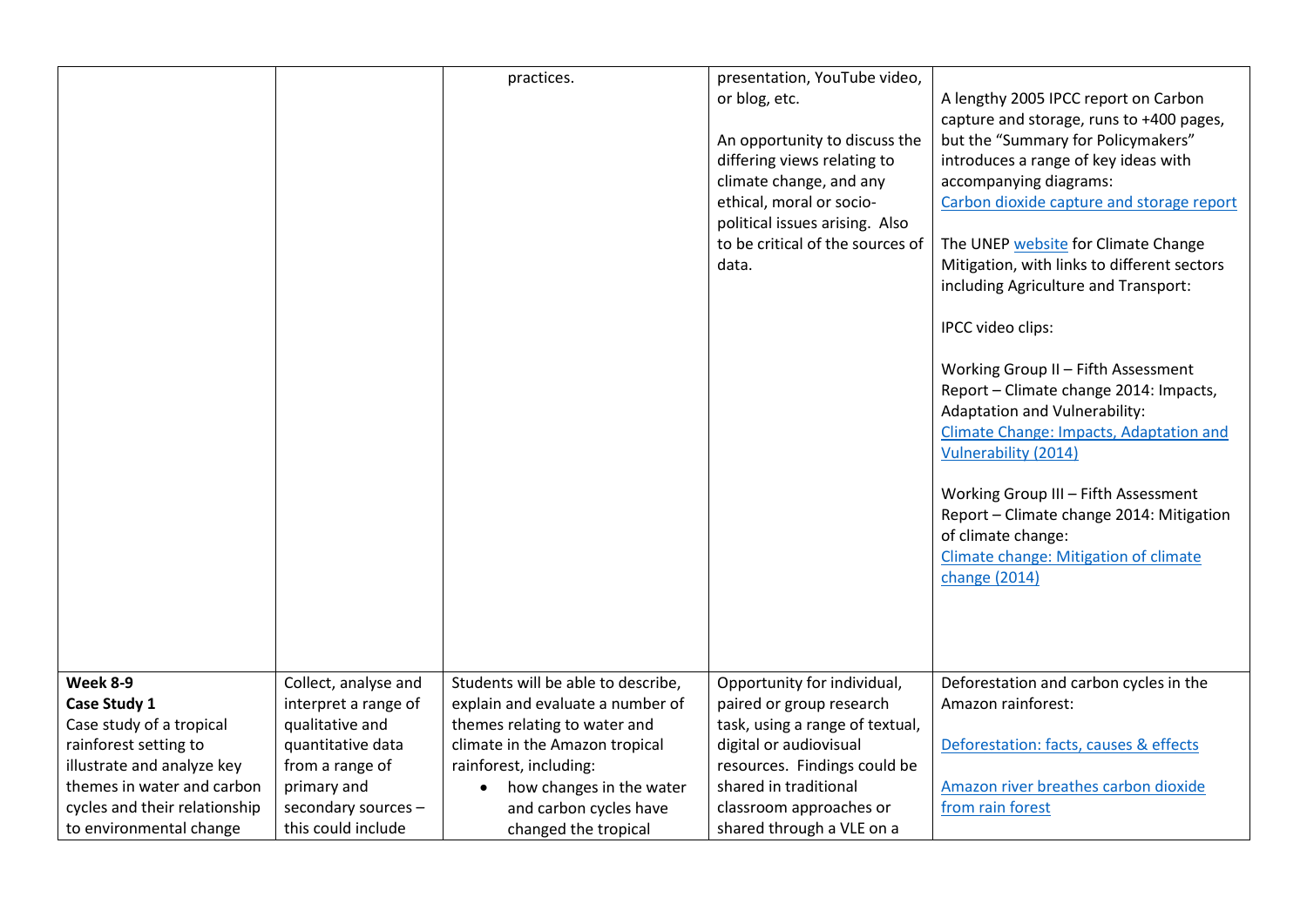| and human activity.                                                                                                                                                                                          | discursive/creative<br>material when<br>looking at the<br>experiences of<br>people in place.                                   | rainforest environment<br>the relationships between<br>$\bullet$<br>hydrology, the carbon cycle<br>and the environment<br>how human activity affects<br>$\bullet$<br>the tropical rainforest.<br>Students will be able to describe<br>and evaluate a range of strategies<br>employed in the Amazon tropical<br>rainforest to reduce the effects of<br>climate change. | blog for example.<br>For a more active learning<br>approach students could<br>research from the point of<br>view of different<br>stakeholders. Feedback<br>could then take the form of a<br>debate/roleplay or<br>construction of SWOT<br>analysis in groups etc. | Simple introductory video clip about the<br>Amazon rainforest and water and carbon<br>Presentation exploring the impacts of land<br>use change on the hydrological cycle in the<br>Brazilian Amazon region:<br>'The Hydrological cycle' by Woods Hole<br><b>Research Centre (2014)</b> |
|--------------------------------------------------------------------------------------------------------------------------------------------------------------------------------------------------------------|--------------------------------------------------------------------------------------------------------------------------------|-----------------------------------------------------------------------------------------------------------------------------------------------------------------------------------------------------------------------------------------------------------------------------------------------------------------------------------------------------------------------|-------------------------------------------------------------------------------------------------------------------------------------------------------------------------------------------------------------------------------------------------------------------|----------------------------------------------------------------------------------------------------------------------------------------------------------------------------------------------------------------------------------------------------------------------------------------|
|                                                                                                                                                                                                              |                                                                                                                                |                                                                                                                                                                                                                                                                                                                                                                       |                                                                                                                                                                                                                                                                   | Exploring the impacts of climate change in<br>the Amazonian tropical rainforest:                                                                                                                                                                                                       |
|                                                                                                                                                                                                              |                                                                                                                                |                                                                                                                                                                                                                                                                                                                                                                       |                                                                                                                                                                                                                                                                   | Amazon and climate change                                                                                                                                                                                                                                                              |
|                                                                                                                                                                                                              |                                                                                                                                |                                                                                                                                                                                                                                                                                                                                                                       |                                                                                                                                                                                                                                                                   | Understanding climate change impacts on<br>the Amazon rainforest                                                                                                                                                                                                                       |
|                                                                                                                                                                                                              |                                                                                                                                |                                                                                                                                                                                                                                                                                                                                                                       |                                                                                                                                                                                                                                                                   | Climate change and the Amazon rainforest                                                                                                                                                                                                                                               |
|                                                                                                                                                                                                              |                                                                                                                                |                                                                                                                                                                                                                                                                                                                                                                       |                                                                                                                                                                                                                                                                   | <b>Addressing climate change</b>                                                                                                                                                                                                                                                       |
| <b>Case Study 2</b><br>Case study of a river                                                                                                                                                                 | As above, including                                                                                                            | Students could either study a local<br>river through the use of secondary<br>data sources - including online and                                                                                                                                                                                                                                                      | An opportunity to either<br>create a "virtual fieldwork                                                                                                                                                                                                           | Search for information on flow data for<br>gauging stations in the UK - data can be<br>downloaded from the National to create<br>hydrographs.                                                                                                                                          |
| catchment(s) at a local scale<br>to illustrate and analyze the<br>key themes above, engage<br>with field data and consider<br>the impact of precipitation<br>upon drainage basin stores<br>and transfers and | fieldwork data<br>collection,<br>presentation and<br>analysis techniques,<br>to come to valid<br>conclusions.<br>Techniques to | digital mapping, or students could<br>engage first hand and complete<br>fieldwork to collect primary data,<br>or a combination of both. The aim<br>of such work is to:<br>illustrate how the<br>hydrological system affects<br>channel flow                                                                                                                           | investigation" and provide<br>students with a range of data<br>relating to a local river for<br>students to investigate and<br>address the themes of the<br>enquiry.<br>Or, an opportunity for                                                                    | The National river flow archives and UK<br>river and flow regimes:<br>UK river and flow regimes<br>The Field Studies Council (and other similar<br>organizations) may also provide guidance                                                                                            |